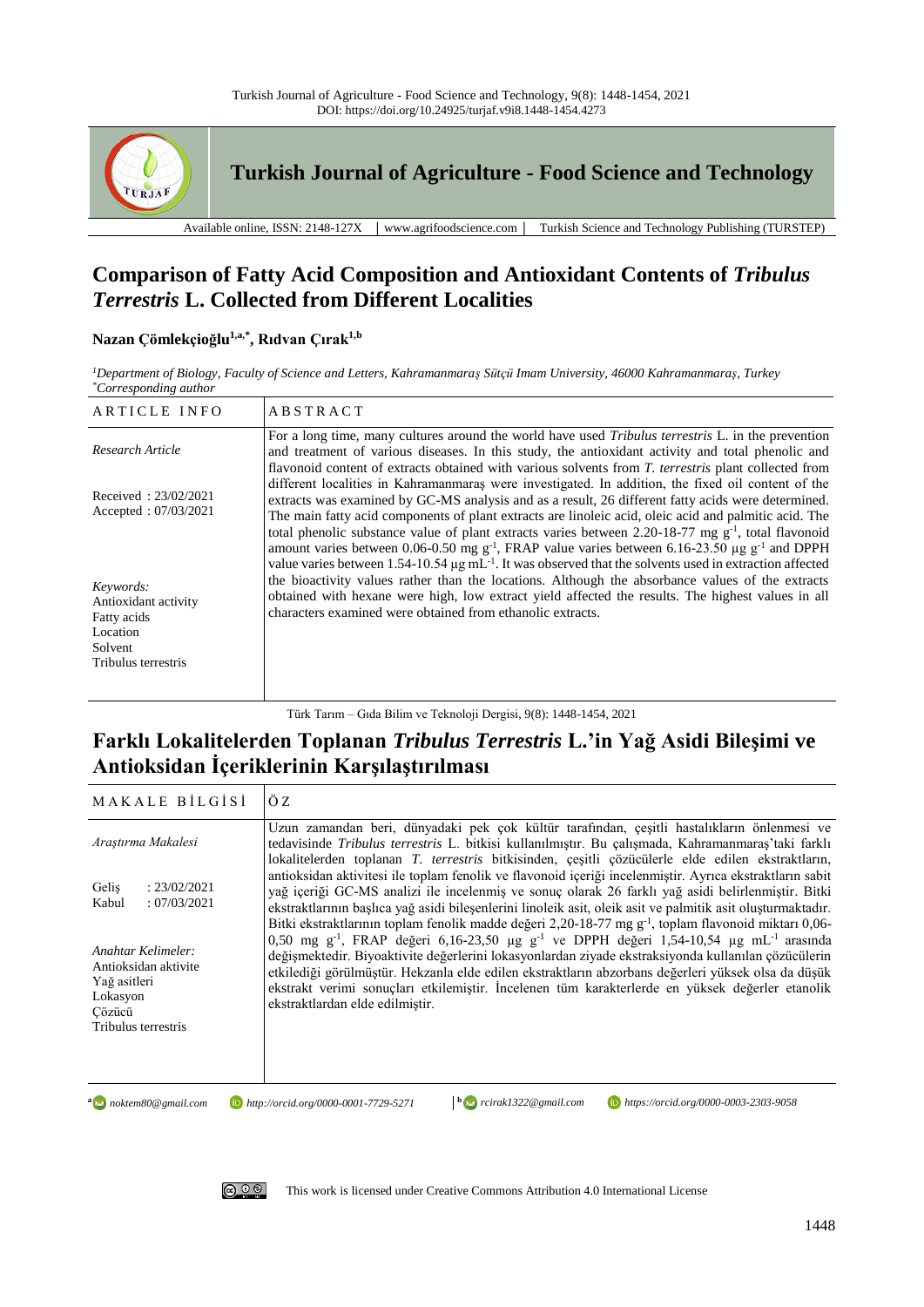#### **Introduction**

People have always suffered from infections caused by bacteria, fungi, viruses and parasites, as well as many ailments such as inflammation, colds, digestive problems, pain, and have applied natural and herbal remedies to treat these ailments (Wink, 2005; Sevindik et al., 2017; Mohammed et al., 2018). In the researches, it is estimated that 20.6% of the world population will be over 60 years old in 2050 (Cohen, 2001). These statistical estimates highlight the efforts to protect and improve the health of the ageing population. However, the failure and side effects of various chemotherapeutics available on the market have led global scientists and researchers to seek an alternative method to cure diseases and protect the health of the elderly population (Mohammed et al., 2020; Pandey and Gupta, 2020; Sevindik, 2020). The belief that frees radical reactions accelerate the ageing process means that interventions aimed at limiting or preventing them will decrease the rate of ageing and disease pathogenesis (Fusco et al., 2007; Sevindik, 2021). This has prompted research on the potential role of antioxidant plants in therapeutic or preventive strategies (Noordin et al., 2020). Bioactive secondary metabolites and phytochemicals from medicinal plants are expected to be more specific, biodegradable and have fewer side effects, so they can be a very good source for obtaining new and more effective drugs (Pandey and Gupta, 2020; Mohammed et al., 2019). Natural antioxidants and antimicrobials have many advantages over synthetic ones for human health and the environment (Tian et al., 2019-A). Plant-based antimicrobials are represented by a wide range of resources, and therefore continuous and further investigation of plant antimicrobials will lead to the discovery of new drugs. The main benefits of using plantderived medicines are that they are more affordable, offer effective therapeutic benefits, and are relatively safer than synthetic alternatives (Pandey and Gupta, 2020; Mohammed et al., 2021). As a result, compounds derived from these plants can be developed as health supplements or potential medicinal drugs in addition to maintaining the health of the ageing population (Noordin et al., 2020). For this reason, many plants that were previously collected from nature will need to be cultivated and grown in order to meet the demands of consumers. *Tribulus terrestris* L. also seems to be one of these plants (Pandey and Gupta, 2020).

*T. terrestris*, known as Gokshur (Sanskrit), Caltrops (English); Gokhru (in Hindi); and Khan-e-khusakkhurd (Urdu), Qutib to (Bedouin language) in several countries (Amin et al., 2006; Chhatre, 2014). In Turkey, *T. terrestris* named as Demirdikeni, Çarıkdikeni, Çobançökerten or Deveçökerten (Baytop, 1999). This herb, which is very common in our country, is used as infusion to treat stone reliever, diuretic and strengthener (Baytop, 1999). *Tribulus* is a genus of the Zygophyllaceae family. *Tribulus* has about 20 species in the world, but there are only *T. terrestris* species in Turkey. Over the past few decades, extensive research studies have been conducted to prove their biological activity and the pharmacology of its extracts. Anticancer (Kim et al., 2011), antimicrobial (Gopinath et al., 2012), antioxidant (Hammoda et al., 2013), analgesic and anti-inflammatory (Tian et al., 2019-B), antiurolitic, antidiabetic, cardiotonic (Amin et al., 2006), tonic, aphrodisiac, sexual enhancer (Akram et al., 2011), immunomodulator, absorption enhancer, hypolipidemic, antispasmodic (Chhatre, 2014) properties of *T. terestris* were investigated.

Although there are many pharmacology studies showing that *T. terrestris* functions well as an antioxidant and antimicrobial (Gopinath et al., 2012; Hammoda et al., 2013; Mohammed et al., 2014; Tian et al., 2019-A; Noordin et al., 2020), there are very few reports about fatty acids (Tian et al., 2019-B). Thus, the aim of this study is to investigate the content of beneficial bioactive compounds and antioxidant activities in *T. terrestris* plant. The total phenolic and flavonoid content, antioxidant activity of the plants collected from three different locations in Kahramanmaraş and the oil content of the extracts were investigated and the analysis of the fatty acid composition was performed in GC-MS.

#### **Material and Methods**

#### *Plant Material*

*T. terrestris* plant specimens used in this study were collected during the summer vegetation of 2019 from three different locations in Kahramanmaraş namely, Aksu in Onikişubat District, Ilıca in Dulkadiroğlu District and Kanlıkavak in Göksun District (Figure 1). The identification of the plant was made using Flora of Turkey and the East Aegean Islands Volume 2. (Davis, 1967).



Figure 1. The presentation of the locations where the plants are collected on the map of Kahramanmaraş province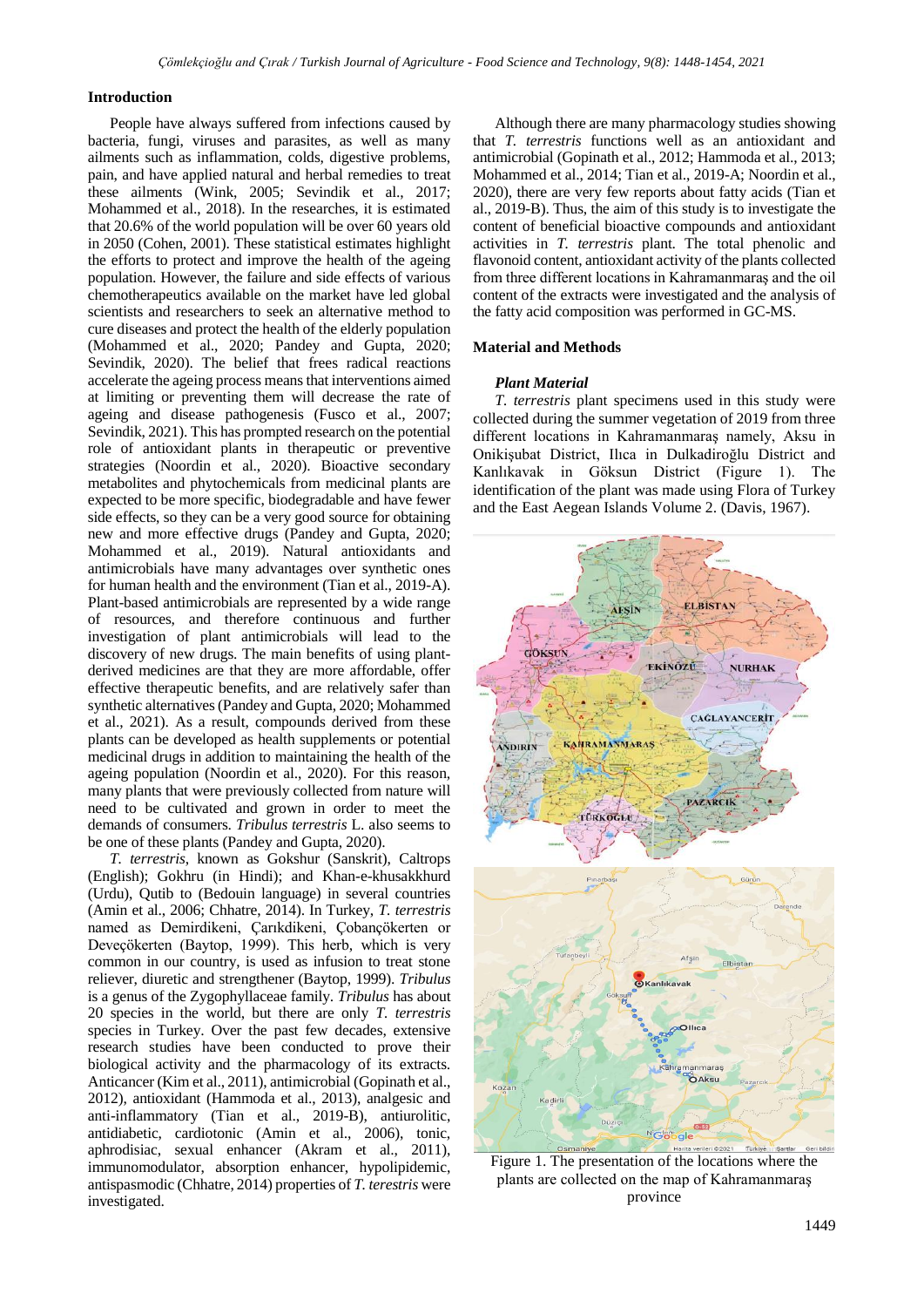

Figure 2. GC-MS chromatograms obtained from fruit extracts of *T. terrestris*. (A: Aksu Location, B: Ilıca Location, C: Kanlıkavak Location)

#### *Sample Preparation*

After the plants were collected, they were dried at room temperature in a dry environment. The dried samples were ground in a laboratory grinder (Waring Commercial) and stored in glass bottles protected from light and moisture for use in the experiment.

#### *Extraction Method*

Polyphenols were extracted from *T. terrestris* plant samples with three different solvents: ethanol (Polarity index: 5.2), methanol (Polarity index: 6.6) and hexane (Polarity index: 0.0). The extraction method used was modified from Miliauskas et al. (2004). The plant samples were weighed as 10 g, 50 ml of methanol was added to each of them and kept at room temperature overnight, and then extracted in an ultrasonic water bath for 1 hour. After centrifugation, the plant material was filtered with the help of filter paper and the plant sample was extracted twice more in the same way. After the extracts were collected and centrifuged at 3500 rpm for 15 minutes, the solvent was removed in a vacuum rotary evaporator and a dry extract was obtained. The dried plant extract was stored at -20 C until analysis.

#### *Determination of Oil Content and Fatty Acid Composition of Plant Extracts*

Analysis of fatty acids of fixed oil obtained from seeds by the soxhlet method was performed by GC-MS according to Comlekcioglu (2019). GC-MS analyzes were performed with the Schimadzu GC 2025 system®. A TRCN-100 (60m x 0.25 mm x 0.20 µm film thickness) SE-54 fused silica capillary column was used. The electron energy is 70 eV. The injection amount is 1 µl. After the samples were kept at 80°C for 2 minutes, the temperature was increased by 5°C per minute and kept at 140°C for 2 minutes. Following this process, it was kept at 240°C for 5 more minutes with an increase of 3°C per minute. The total analysis time was set as 61 minutes. The injections were carried out in split mode (1:50) at 240°C and the detector temperature was 250°C. Helium is used as carrier gas and its flow rate is adjusted to  $30<sub>ml</sub>$  / min. The gas flows used were determined as H2 =  $40$ ml / min and dry air =  $400$ ml / min.

## *Determination of Total Phenolic and Flavonoid Contents and Antioxidant Activity*

#### *Determination of Total Phenolic Content*

Total phenolic content of the samples was determined using the Folin-Ciaceltaeou Reactive (FCR) method which was modified from Obanda et al. (1997). Gallic acid (Sigma) was used as standard. The prepared solutions were read at 750 nm in a spectrophotometer (Perkin-Elmer Lambda EZ 150, USA). The absorbance values obtained were calculated in terms of mg gallic acid equivalent (GAE) / g dry sample weight with the help of the calibration curve created with gallic acid solutions.

*Total Flavonoid Content Determination*

Total flavonoid content in plant extracts was determined spectrophotometrically according to Chang et al. (2002). The standard solution was calculated with quercetin (Sigma) prepared at different concentrations (25-200 μg / mL). Absorbance was read in a spectrophotometer at 415 nm. The absorbance values obtained were converted into μg quercetin equivalent / g dry sample weight.

#### *Antioxidant Activity Determination*

#### *DPPH (1,1-Diphenyl-2-Picrylhydrazyl) Method*

Antioxidant capacity (reduction capacity of free radicals) was defined by the DPPH method which was modified from Brand-Williams et al. (1995). Five different concentrations of solutions were prepared by diluting each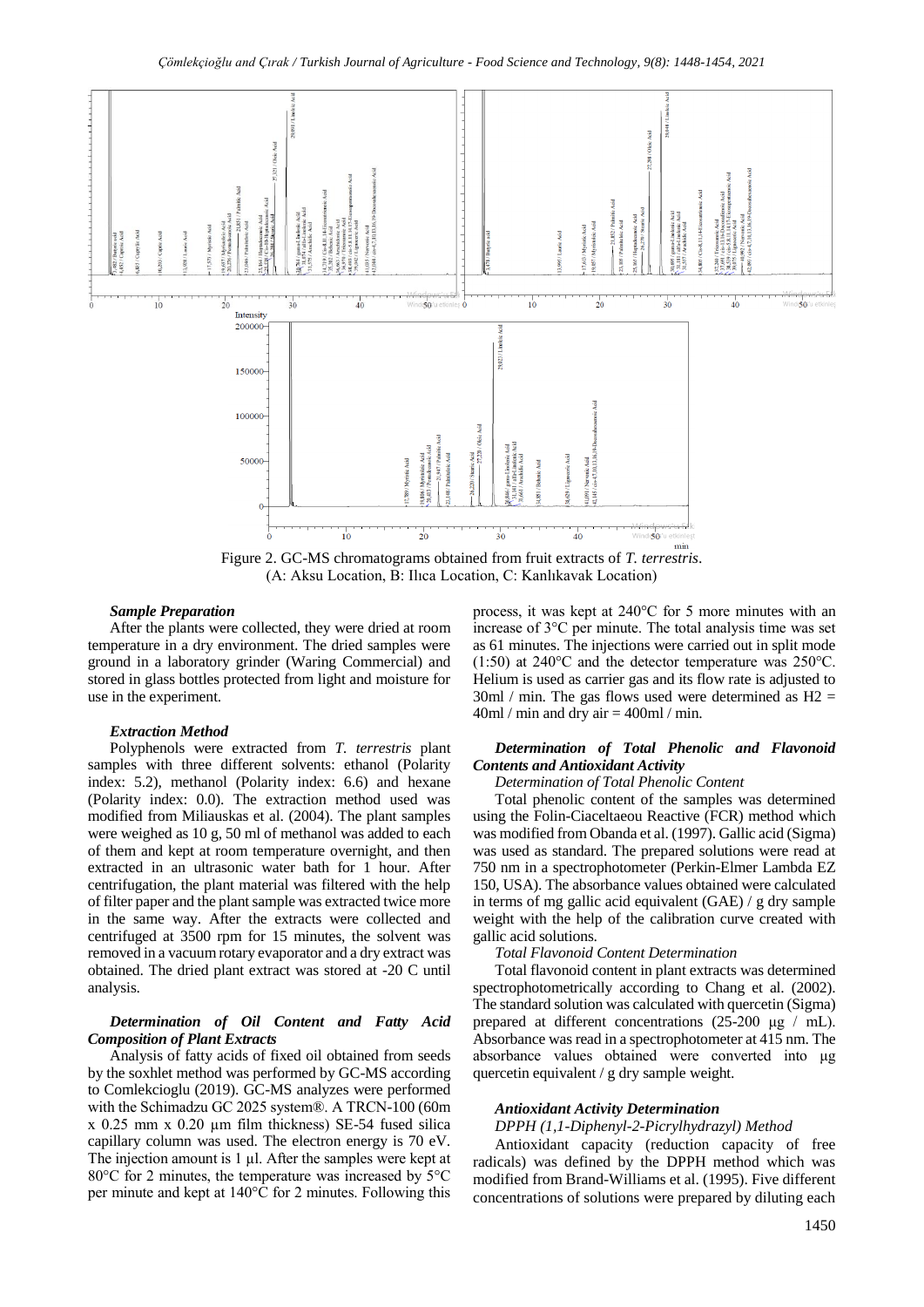plant extract. Ascorbic acid was used as the positive control. The results are shown as the IC50, which is the concentration required to reduce 50% of DPPH free radicals.

*FRAP (Ferric Reducing Antioxidant Power) Method:* The determination of iron ion reducing antioxidant power (FRAP) was done according to Benzie and Strain (1996). 50 µL of plant extracts were transferred to 2mL eppendorf tubes and 600 µl of FRAP agent was added. Absorbance was measured at 593 nm. Results were calculated as  $\mu$ mol ascorbic acid equivalent / g dry plant weight using ascorbic acid (100-1000 µmol / L) calibration graph.

#### **Results and Discussion**

### *Fatty Acid Composition*

The oil contents of the plants were revealed as a result of GC-MS measurements, and the data of the fatty acid composition of the extract are given in Table 1 and GC-MS chromatogram in Figure 2. As a result of oil extraction, the oil amounts of plant extracts collected from Dulkadiroğlu / Aksu, Onikişubat / Ilıca and Göksun / Kanlıkavak locations were found to be 4.51%, 3.38 and 4.15%, respectively. According to the measurement results, a total of 26 different fatty acids were determined in *T. terrestris* extracts, 14 of which are saturated and 12 of which are unsaturated. Despite the diversity in saturated fatty acids, its ratio in all fatty acids was found to be low. Surprisingly, the majority of the oils from *T. terrestris* plant extracts (49.94-74.38%) appear to consist of polyunsaturated fatty acids (PUFAs). According to the analysis, palmitic acid (7.96-12.22%), oleic acid (13.28-28.99%) and linoleic acid (48.38-71.00%) constitute the main fatty acid components in *T. terrestris* extracts. In the samples examined, some compounds (caproic, caprylic, capric, cis-10 heptadecanoic, arachidonic acids) were found only in plants collected from the Aksu location. It has been determined that some fatty acids (cis-5.8.11.14.17- Eicosapentaenoic, Cis-8,11,14-Eicosatrienoic, Tricosanoic, Heptadecanoic, Lauric, Butyric acids) are absent at the Kanlıkavak location. Significant quantitative

and qualitative changes were observed in some fatty acids ranging up to 1-2-fold concentration differences between locations. In the literature review, the scarcity of studies on the fatty acid composition of *T. terrestris*'s fruit has drawn attention. Tian et al. (2019-B), obtained the main fatty acids in *T. terrestris* fruits as 7-octadecanoic acid, 9,12 octadecadienoic acid. Javaid et al. (2019) obtained the main fatty acids in the body of the plant as oleic, palmitic, 6,9,12,15-docosatetraenoic acid, pentadecanoic acid, 9,12 octadecadienoic acid, which is quite different from the results obtained in this study. It can be said that these differences in fatty acid ratios, both in other studies conducted in the world and in this study, are the responses given by plants to the combination of geographical or local ecological conditions.

While polyunsaturated fatty acids (PUFA) were found at the highest rate, monounsaturated fatty acids (MUFA) were identified at lower rates (Table 1). Palmitic (C16: 0), oleic (C18: 1) and linoleic acids (C18: 2n6) were found in extremely high ratios in their category (SFA-MUFA-PUFA) as well as being the main fatty acids in the sample. Palmitic and oleic acids are the most abundant fatty acids in human tissues (Gunstone et al., 2007). These molecules exhibit health-promoting benefits in preventing cancer, causing a reduction in body fat, reducing obesity, antiinflammatory properties, and eliminating the severity of atherosclerosis and diabetes (Reiffel and Donald, 2006; Jabeur et al., 2017). Other PUFAs have been reported to exhibit physiological functions in promoting normal human metabolism, survival and death of heart cells, neuronal membrane development, and prevention of cancer (Pelliccia et al., 2013; Buckley et al., 2017). Linoleic acid is a polyunsaturated omega-6 fatty acid and one of the two essential fatty acids that should be taken through the diet (Whitney and Rolfes, 2008). Therefore, a diet rich in foods containing omega 3-6-9 fatty acids is extremely important for our health. On the other hand, due to the higher content of mono and polyunsaturated fatty acids than saturated fatty acids, the fatty acid composition obtained from *T. terrestris* plant extracts is quite suitable for human nutrition.

Crude Extract (%)



The Average of Phenol Absorbance Values

Figure 3. Absorbance values of the average of phenolic content and crude extract (%)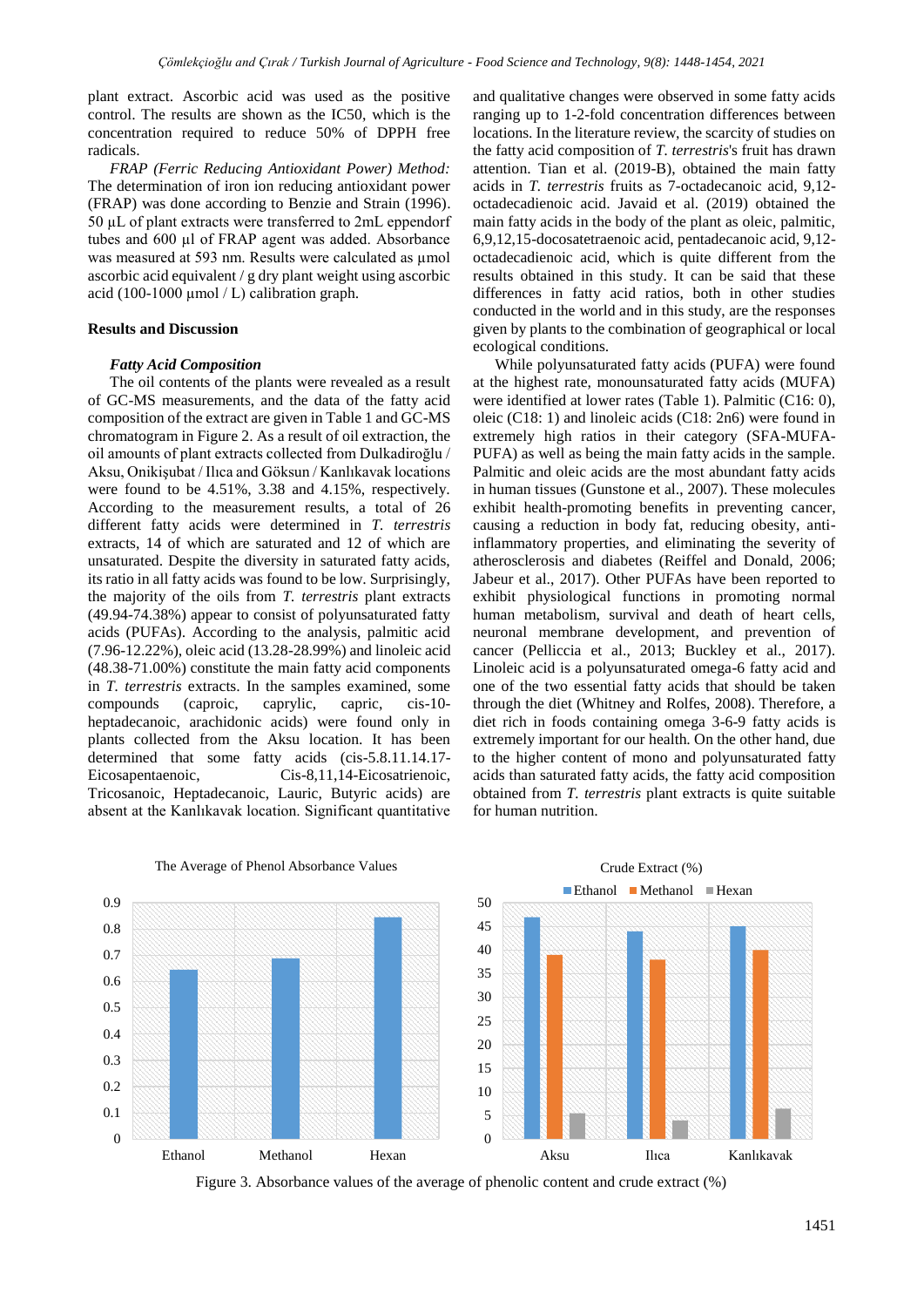

|  |  | Table 1. Fatty acid compositions of T. terrestris collected from different locations (%) |  |  |  |  |  |  |  |
|--|--|------------------------------------------------------------------------------------------|--|--|--|--|--|--|--|
|--|--|------------------------------------------------------------------------------------------|--|--|--|--|--|--|--|

| Lokasyon/Location                          |                                            |                   |                   |                                                    |  |
|--------------------------------------------|--------------------------------------------|-------------------|-------------------|----------------------------------------------------|--|
| <b>Carbon Numbers</b>                      | Yağ asitleri Fatty Acids                   |                   |                   | Dulkadiroğlu/AksuOnikişubat/IlıcaGöksun/Kanlıkavak |  |
| C4:0                                       | Butyric acid                               | $0.088 \pm 0.01$  | $0.224 \pm 0.01$  |                                                    |  |
| C6:0                                       | Caproic Acid                               | $0.068 \pm 0.02$  |                   |                                                    |  |
| C8:0                                       | Caprylic Acid                              | $0.043 \pm 0.001$ |                   |                                                    |  |
| C10:0                                      | Capric Acid                                | $0.113 \pm 0.02$  |                   |                                                    |  |
| C12:0                                      | Lauric Acid                                | $0.223 \pm 0.01$  | $0.102 \pm 0.00$  |                                                    |  |
| C14:0                                      | Myristic Acid                              | $0.587 \pm 0.02$  | $0.512 \pm 0.03$  | $0.247 \pm 0.01$                                   |  |
| C15:0                                      | Pentadecanoic Acid                         | $0.032 \pm 0.01$  |                   | $0.051 \pm 0.00$                                   |  |
| C16:0                                      | Palmitic Acid                              | $12.22 \pm 0.21$  | $10.769 \pm 0.04$ | $7.959 \pm 0.11$                                   |  |
| C17:0                                      | Heptadecanoic Acid                         | $0.056 \pm 0.00$  | $0.071 \pm 0.00$  |                                                    |  |
| C18:0                                      | Stearic Acid                               | $3.306 \pm 0.12$  | $4.909 \pm 0.02$  | $2.871 \pm 0.10$                                   |  |
| C20:0                                      | Arachidic Acid                             | $0.17 \pm 0.03$   | $0.194 \pm 0.01$  | $0.091 \pm 0.00$                                   |  |
| C22:0                                      | Behenic Acid                               | $0.085 \pm 0.00$  |                   | $0.337 \pm 0.00$                                   |  |
| C23:0                                      | Tricosanoic Acid                           | $0.262 \pm 0.01$  | $0.255 \pm 0.01$  |                                                    |  |
| C24:0                                      | Lignoceric Acid                            | $0.174 \pm 0.01$  | $0,168 \pm 0.01$  | $0.272 \pm 0.01$                                   |  |
| C14:1                                      | Myristoleic Acid                           | $0.086 \pm 0.01$  | $0.093 \pm 0.00$  | $0.043 \pm 0.02$                                   |  |
| C16:1                                      | Palmiteloic Acid                           | $0.27 \pm 0.01$   | $0.431 \pm 0.01$  | $0.17 \pm 0.00$                                    |  |
| C17:1                                      | Cis-10-Heptadecanoic Acid                  | $0.053 \pm 0.00$  |                   |                                                    |  |
| C18:1                                      | Oleic Acid                                 | $26.72 \pm 0.16$  | $28.988 \pm 0.10$ | $13.28 \pm 0.21$                                   |  |
| C24:1                                      | Nervonic Acid                              | $0.146 \pm 0.01$  | $3.346 \pm 0.03$  | $0.295 \pm 0.01$                                   |  |
| C18:2                                      | Linoleic Acid                              | $51.50 \pm 0.11$  | $48.377 \pm 0.02$ | $71.00 \pm 0.23$                                   |  |
| C18:3                                      | gama-Linolenic Acid                        | $0.22 \pm 0.01$   | $0.271 \pm 0.01$  | $0.338 \pm 0.12$                                   |  |
| C18:3                                      | alfa-Linolenic Acid                        | $2.55\pm0.02$     | $0.69 \pm 0.01$   | $2.88 \pm 0.03$                                    |  |
| C20:3                                      | Cis-8,11,14-Eicosatrienoic Acid            | $0.32 \pm 0.01$   | $0.208 \pm 0.00$  |                                                    |  |
| C20:4                                      | Arachidonic Acid                           | $0.046 \pm 0.00$  |                   |                                                    |  |
| C20:5                                      | cis-5.8.11.14.17-Eicosapentaenoic Acid     | $0.399 \pm 0.03$  | $0.26 \pm 0.00$   |                                                    |  |
| C22:6                                      | cis-4,7,10,13,16,19-Docosahexaenoic Acid   | $0.253 \pm 0.01$  | $0.13 \pm 0.00$   | $0.162 \pm 0.02$                                   |  |
| (SFA) Ratio of saturated fatty acid        |                                            | 17.427            | 17.204            | 11.828                                             |  |
|                                            | (MUFA) Ratio of monounsaturated fatty acid | 27.281            | 32.858            | 13.792                                             |  |
| (PUFA) Ratio of polyunsaturated fatty acid |                                            | 55.292            | 49.936            | 74.38                                              |  |

Doymuş Yağ asidi Oranı (SFA), Tekli Doymamış Yağ Asidi Oranı (MUFA), Çoklu Doymamış Yağ Asidi Oranı (PUFA)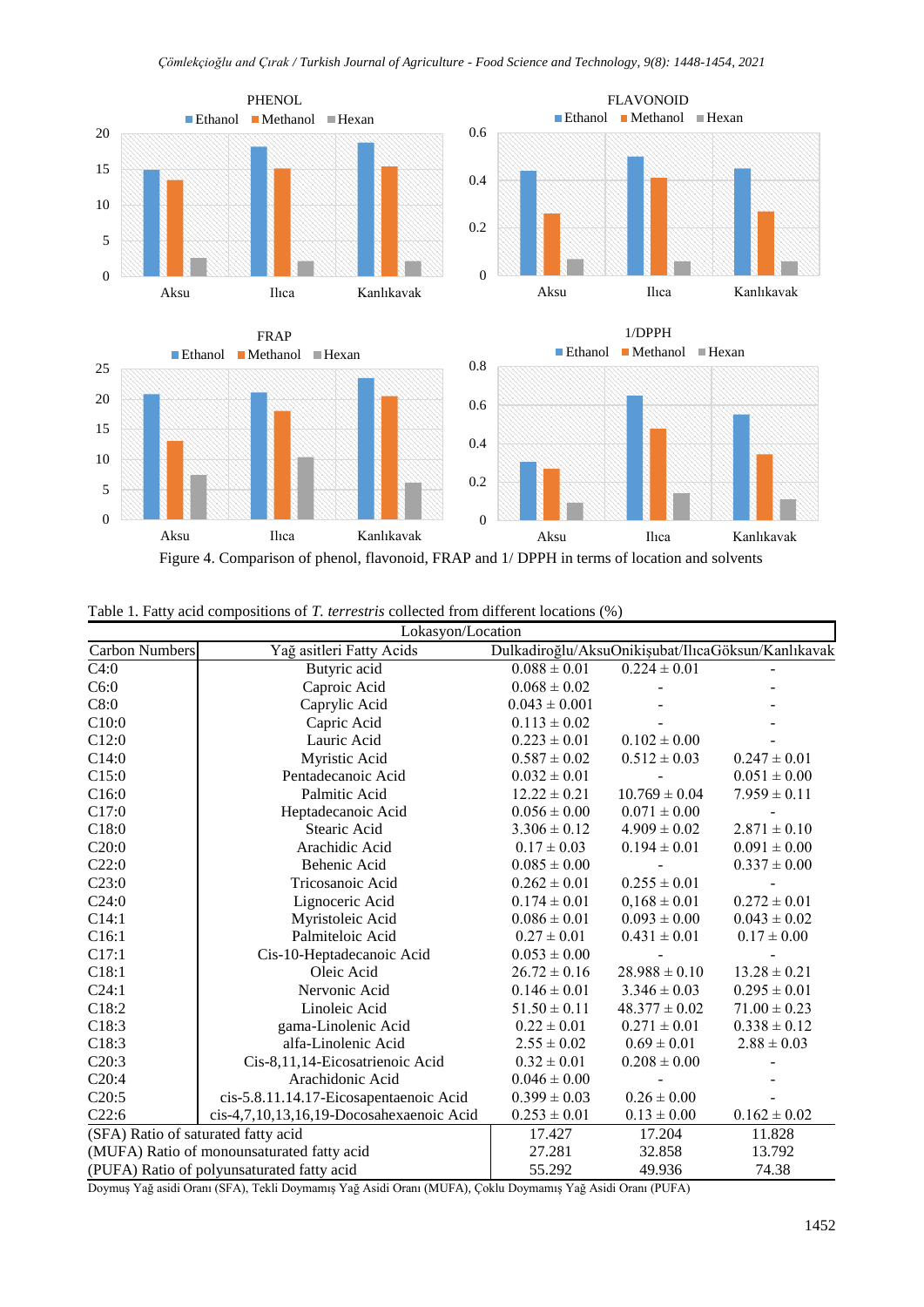|  |  |  |  |  |  | Table 2. Total phenolic and flavonoid contents and antioxidant activity in T, terrestris extracts |
|--|--|--|--|--|--|---------------------------------------------------------------------------------------------------|
|--|--|--|--|--|--|---------------------------------------------------------------------------------------------------|

# *Antioxidant Activity*

In this study, total phenolic and flavonoid content of *T. terrestris* plant with Folin-Ciocâlteu and AlCl3 experiments and antioxidant activity with DPPH and FRAP tests were determined and the results are given in Table 2. When the results are evaluated according to location, phenol and frap characters of Kanlıkavak; flavonoid and DPPH characters of Ilıca has higher values than other locations. But the real change is seen in the solvent rather than the location. When evaluated according to the solvent, ethanol is superior in all the characters examined. According to the absorbance results in the experiments, a ranking was formed as hexane> methanol> ethanol. However, the reverse order (ethanol> methanol> hexane) was seen in the crude extracts (Figure 3). Since the crude extract values were included in the calculations, it was seen that the order of ethanol> methanol> hexane was valid (Figure 4). Phenolic compounds and flavonoids derived from plants have been shown to have abundant antioxidant activity in food products. Generally, extracts with high radical scavenging activity have high phenolic content. The differences observed in the composition may be due to many variables such as the solvent used to obtain the extract, soil quality, geographical and climatic differences and the harvest period (Stefanescu et al., 2020). In this study, locality and individual differences caused differences in the chemical contents of plants. However, the effect of the solvent used on the results reveals the importance of solvent selection in extraction.

When the literature data are examined, *T. terrestris* of Chinese, Indian and Bulgarian origin has been studied extensively. However, the phytochemical studies on *T. terrestris* located in Turkey, Russia, South Africa, Australia, Azerbaijan and Romania is inadequate (Hashim, 2014). *T. terrestris* is a plant known effects in Turkey and consumed among the people. Zheleva-Dimitrova et al. (2012) found the IC50 value as 2.84-4.56 mg ml<sup>-1</sup> in *T. terrestris* herbal extracts and they stated the FRAP value as 2.29-3.33 mg. Tian et al. (2019-A) found the IC50 value of *T. terrestris*leaf extracts as  $10.47 \mu g$  mL<sup>-1</sup>. These values are higher than the ethanol and methanol extracts obtained in this study. However, the lower the IC50 value in DPPH analysis, the better it is possible to remove free radicals and thus the free radical chain reaction can be disrupted (Lim et al., 2007). Therefore, extracts obtained from the plant using ethanol or methanol may be suitable for the pharmaceutical and food industries in the research of natural, environmental and healthy antioxidants and in the treatment of free radical pathologies, as they have higher antioxidant power.

#### **Conclusion**

In this study, phytochemical content analysis of *T. terrestris*, which was collected from different locations in the Kahramanmaraş region, was carried out considering the effective use of traditional medicine. The results showed the presence of different bioactive ingredients of *T. terrestris* in varying amounts according to locations. These compounds are known to be responsible for the antioxidant and antimicrobial capacity of plants. In this regard, the plant is a powerful natural source of antioxidants and may be useful in the treatment of free radical pathologies. Omega 3 fatty acids α-Linolenic acid, eicosapentaenoic acid and docosahexaenoic acid; linoleic (major component) and gamma-linolenic acid of omega 6 fatty acids; It has an important profile as it contains omega 3-6-9 fatty acids, including oleic acid (major component), one of the omega 9 fatty acids. The data obtained in this study will help to understand the characteristics and advantages of this traditional herb used in folk medicine and will be applicable in the future to develop new products and herbal medicines.

## **Acknowledgement**

We thank Abdulkadir Bilgin for his assistance in procuring *T. terrestris*.

#### **References**

- Akram M, Asif HM, Akhtar N, Shah PA, Uzair M, Shaheen G, Shamim T, Shah SMA, Ahmad K. 2011. Tribulus terrestris Linn.: a review article. J Med Plants Res, 5(16): 3601-3605.
- Amin AMR, Lotfy M, Shafiullah M, Adeghate E. 2006. The protective effect of Tribulus terrestris in diabetes. Ann N Y Acad Sci, 1084(1): 391-401.
- Baytop T. 1999. Therapy with Plants in Turkey, Past and Present (second ed.), Nobel Tip Kitapevi, Istanbul.
- Benzie IF, Strain JJ. 1996. The ferric reducing ability of plasma (FRAP) as a measure of "antioxidant power": the FRAP assay. Anal Biochem., 239(1): 70-76.
- Brand-Williams W, Cuvelier ME, Berset CLWT. 1995. Use of a free radical method to evaluate antioxidant activity. LWTFood Sci Technol, 28(1): 25-30.
- Buckley MT, Racimo F, Allentoft ME, Jensen MK, Jonsson A, Huang H, Hormozdiari F, Sikora M, Marnetto D, Eskin E, Jorgensen ME, Grarup N, Pedersen O, Hansen T, Kraft P, Willerslev E, Nielsen R. 2017. Selection in Europeans on fatty acid desaturases associated with dietary changes. Mol Biol Evol, 34(6): 1307-1318.
- Chang CC, Yang MH, Wen HM, Chern JC. 2002. Estimation of total flavonoid content in propolis by two complementary colorimetric methods. J Food Drug Anal, 10(3): 178-182.